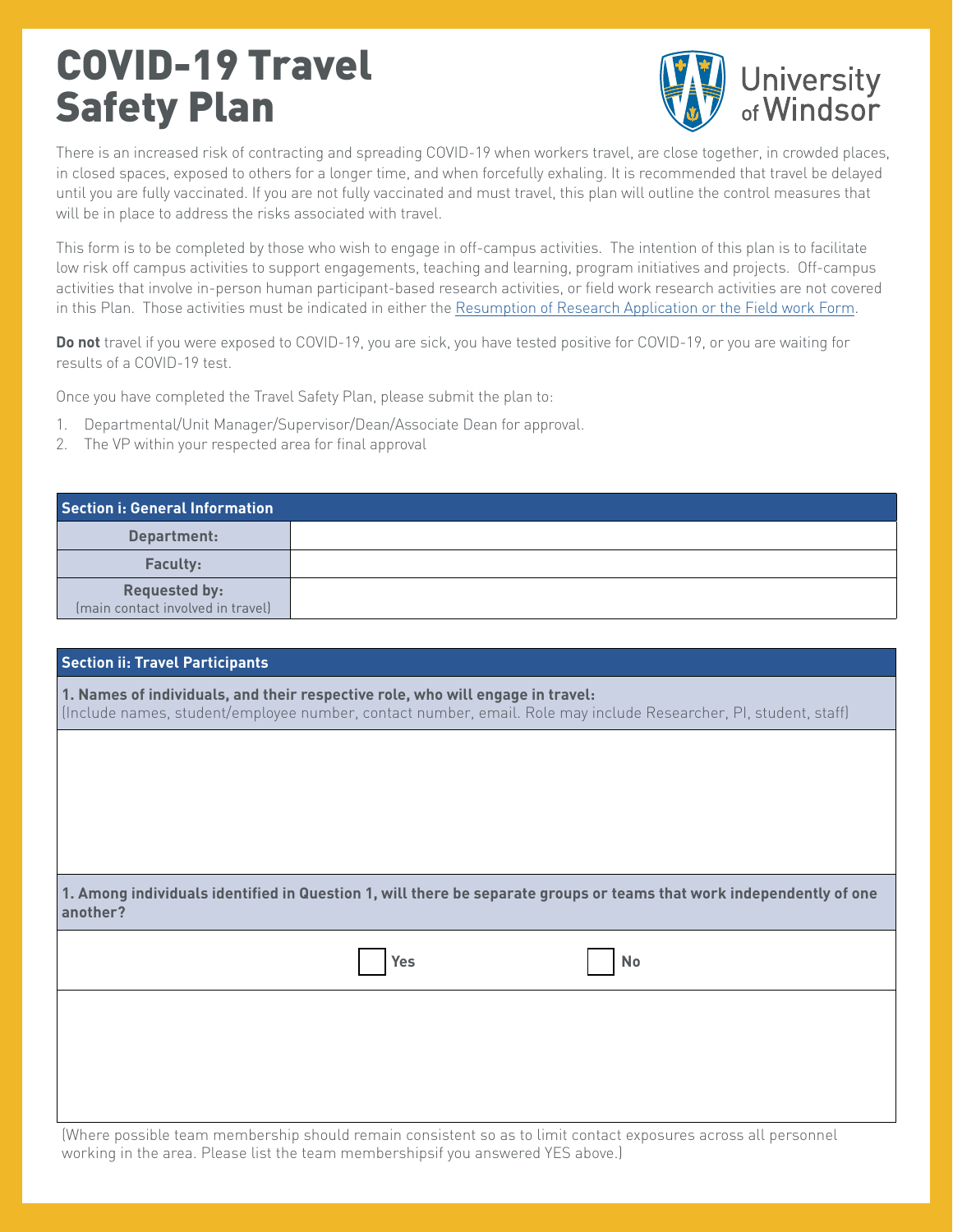| <b>Section iii: Travel Information</b>                                                                                                                                             |  |  |  |  |
|------------------------------------------------------------------------------------------------------------------------------------------------------------------------------------|--|--|--|--|
| 3. Location(s) of proposed activity:<br>(Please include all prospective nearest city/county, province, water body, park system etc. to be visited as part of this<br>application). |  |  |  |  |
|                                                                                                                                                                                    |  |  |  |  |
|                                                                                                                                                                                    |  |  |  |  |
|                                                                                                                                                                                    |  |  |  |  |
| 4. Is travel within Windsor Essex County?                                                                                                                                          |  |  |  |  |
| Yes<br>No                                                                                                                                                                          |  |  |  |  |
| (If no, please explain what measures will be taken for isolation, screening, testing prior to and after return.)                                                                   |  |  |  |  |
|                                                                                                                                                                                    |  |  |  |  |
|                                                                                                                                                                                    |  |  |  |  |
|                                                                                                                                                                                    |  |  |  |  |
|                                                                                                                                                                                    |  |  |  |  |
|                                                                                                                                                                                    |  |  |  |  |
| 5. Briefly describe the proposed activities that require travel:                                                                                                                   |  |  |  |  |
|                                                                                                                                                                                    |  |  |  |  |
|                                                                                                                                                                                    |  |  |  |  |
|                                                                                                                                                                                    |  |  |  |  |
|                                                                                                                                                                                    |  |  |  |  |
|                                                                                                                                                                                    |  |  |  |  |
| 6. Relative COVID-19 risk status of the area of proposed activity off campus.                                                                                                      |  |  |  |  |
|                                                                                                                                                                                    |  |  |  |  |
|                                                                                                                                                                                    |  |  |  |  |
|                                                                                                                                                                                    |  |  |  |  |
|                                                                                                                                                                                    |  |  |  |  |
| (For travel within Windsor-Essex please indicate Windsor-Essex above; For travel within the Province of Ontario indicate                                                           |  |  |  |  |

its current Local Pandemic Colour-Status; For travel outside of Ontario indicate within Canada and provide the internet address to the nearest Health Unit or equivalent for the proposed study sites. Please also comment if there are travel restrictions, specific travel requirements (e.g. need for COVID-19 testing prior to air travel) or any other health restrictions or requirements (e.g. need for community notification or permission, ect) related to travel to the proposed to travel to location.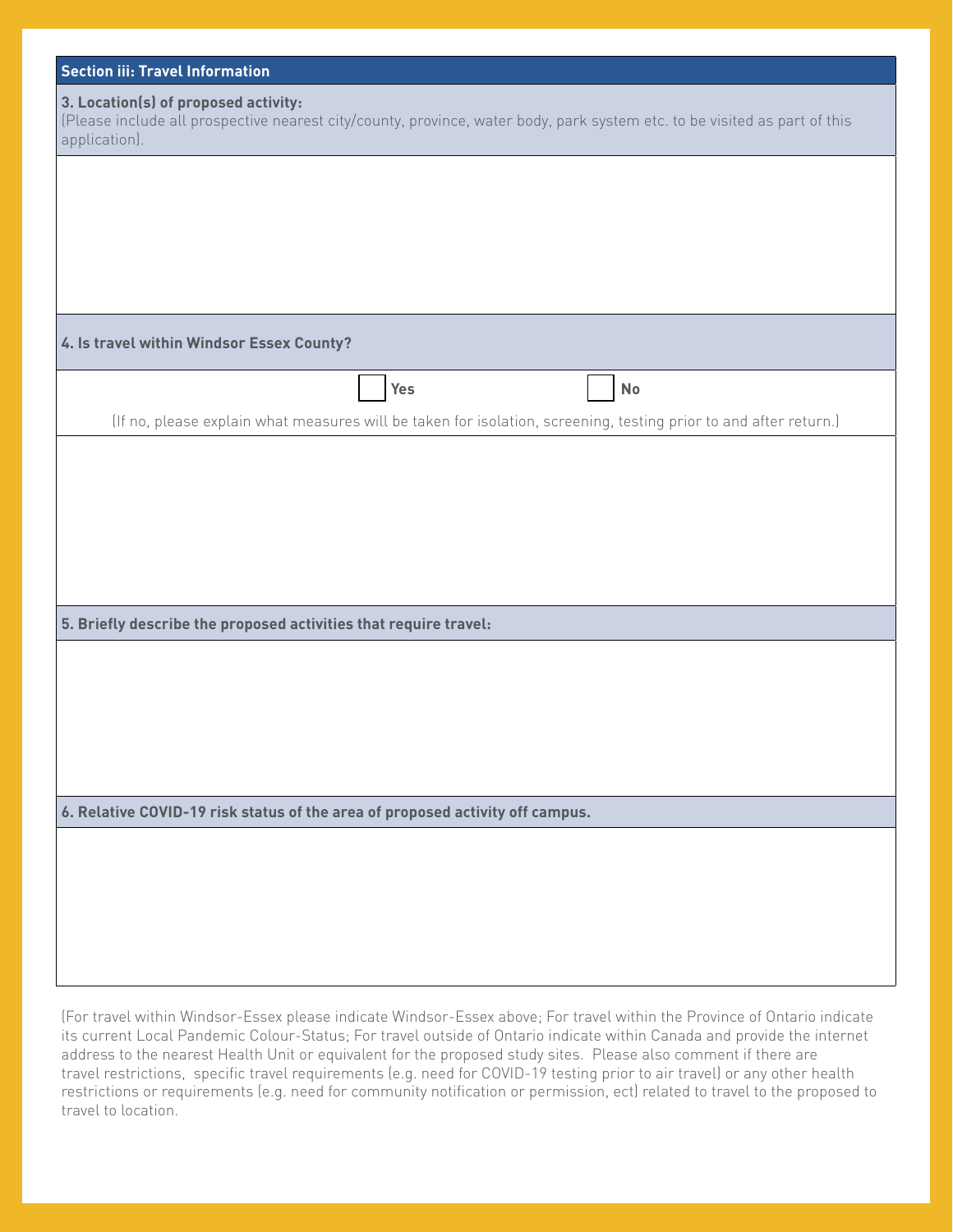| <b>Section iii: Travel Information (continued)</b>                                                                                                                                                                                                                                              |  |  |  |  |  |  |
|-------------------------------------------------------------------------------------------------------------------------------------------------------------------------------------------------------------------------------------------------------------------------------------------------|--|--|--|--|--|--|
| 7. Travel duration is:                                                                                                                                                                                                                                                                          |  |  |  |  |  |  |
| One day or less<br><b>Multiple Days</b><br><b>Duration (in days):</b>                                                                                                                                                                                                                           |  |  |  |  |  |  |
| 8. Method of Travel Involves: (Click all that apply)                                                                                                                                                                                                                                            |  |  |  |  |  |  |
| <b>Automobile</b><br><b>Airplane</b><br><b>Train</b><br><b>Bus</b><br>Taxi                                                                                                                                                                                                                      |  |  |  |  |  |  |
| <b>Other</b>                                                                                                                                                                                                                                                                                    |  |  |  |  |  |  |
|                                                                                                                                                                                                                                                                                                 |  |  |  |  |  |  |
| 9. Is travel within Windsor Essex County?                                                                                                                                                                                                                                                       |  |  |  |  |  |  |
| <b>Yes</b><br><b>No</b>                                                                                                                                                                                                                                                                         |  |  |  |  |  |  |
| If yes, answer the following (9a through 9d)                                                                                                                                                                                                                                                    |  |  |  |  |  |  |
| 9a. Number of occupants in a single vehicle at a time (indicate all vehicle type(s) where multi-person occupancy will<br>occur) and duration of time in the vehicle.                                                                                                                            |  |  |  |  |  |  |
|                                                                                                                                                                                                                                                                                                 |  |  |  |  |  |  |
|                                                                                                                                                                                                                                                                                                 |  |  |  |  |  |  |
|                                                                                                                                                                                                                                                                                                 |  |  |  |  |  |  |
|                                                                                                                                                                                                                                                                                                 |  |  |  |  |  |  |
|                                                                                                                                                                                                                                                                                                 |  |  |  |  |  |  |
| 9b. Vehicle and spatial arrangement of occupants to maintain physical distancing. Please describe how physical<br>distancing will be maintained?                                                                                                                                                |  |  |  |  |  |  |
|                                                                                                                                                                                                                                                                                                 |  |  |  |  |  |  |
|                                                                                                                                                                                                                                                                                                 |  |  |  |  |  |  |
|                                                                                                                                                                                                                                                                                                 |  |  |  |  |  |  |
|                                                                                                                                                                                                                                                                                                 |  |  |  |  |  |  |
| 9c. Describe planned use of personal protective equipment (masks and eye protection) while present in vehicle(s)                                                                                                                                                                                |  |  |  |  |  |  |
|                                                                                                                                                                                                                                                                                                 |  |  |  |  |  |  |
|                                                                                                                                                                                                                                                                                                 |  |  |  |  |  |  |
|                                                                                                                                                                                                                                                                                                 |  |  |  |  |  |  |
|                                                                                                                                                                                                                                                                                                 |  |  |  |  |  |  |
|                                                                                                                                                                                                                                                                                                 |  |  |  |  |  |  |
| 9d. Other safety measures applied while multiple occupants are in vehicle(s), e.g. ventilation, turning off air-<br>recirculation, etc. to limit COVID-19 exposures. Please describe the measures that will be put in place to ensure area<br>within mode of transportation is well ventilated. |  |  |  |  |  |  |
|                                                                                                                                                                                                                                                                                                 |  |  |  |  |  |  |
|                                                                                                                                                                                                                                                                                                 |  |  |  |  |  |  |
|                                                                                                                                                                                                                                                                                                 |  |  |  |  |  |  |
|                                                                                                                                                                                                                                                                                                 |  |  |  |  |  |  |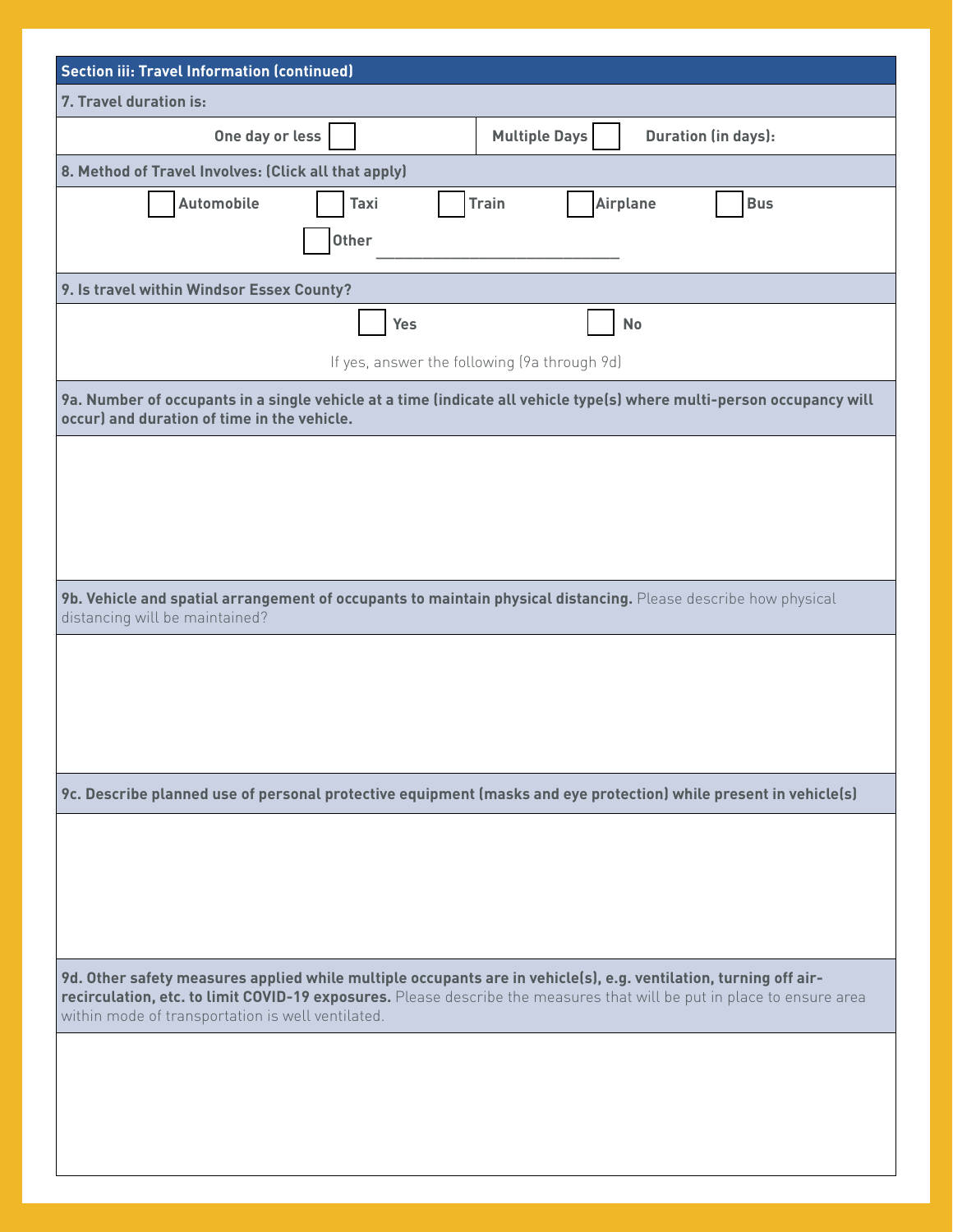|                                                                                                                                                                                           | <b>Section iii: Travel Information (continued)</b>                                                                |                                                                                                                                                                                                                                                                                                                            |              |                       |  |
|-------------------------------------------------------------------------------------------------------------------------------------------------------------------------------------------|-------------------------------------------------------------------------------------------------------------------|----------------------------------------------------------------------------------------------------------------------------------------------------------------------------------------------------------------------------------------------------------------------------------------------------------------------------|--------------|-----------------------|--|
| 10. All individuals travelling will keep a log of all places, dates/times stopped during travel, to all stop and final<br>destination location (gas stations, drive-through eateries etc) |                                                                                                                   |                                                                                                                                                                                                                                                                                                                            |              |                       |  |
|                                                                                                                                                                                           |                                                                                                                   | Yes                                                                                                                                                                                                                                                                                                                        | <b>No</b>    |                       |  |
|                                                                                                                                                                                           | 11. Will overnight accommodations be required (Individuals will stay at a hotel/motel/other for multi-day travel) |                                                                                                                                                                                                                                                                                                                            |              |                       |  |
|                                                                                                                                                                                           |                                                                                                                   | Yes                                                                                                                                                                                                                                                                                                                        | <b>No</b>    |                       |  |
|                                                                                                                                                                                           |                                                                                                                   | Please note that Health & Safety does not recommend staying with family/friends or Airbnbs during the pandemic<br>because they are not regulated for cleaning and sanitation in the same manner as commercial establishments. All<br>overnight stays while on travel should be at a regulated accommodation establishment. |              |                       |  |
|                                                                                                                                                                                           |                                                                                                                   | 12. Will overnight accommodations include staying overnight in one of the following:                                                                                                                                                                                                                                       |              |                       |  |
| <b>Tents</b>                                                                                                                                                                              | Trailer(s)                                                                                                        | <b>Field Station Housing</b>                                                                                                                                                                                                                                                                                               | <b>Other</b> | <b>Not Applicable</b> |  |
| Briefly explain how physical distancing will be maintained at on-site accommodations (e.g. separate shelters, kitchen<br>access, eating areas etc.)                                       |                                                                                                                   |                                                                                                                                                                                                                                                                                                                            |              |                       |  |
|                                                                                                                                                                                           |                                                                                                                   |                                                                                                                                                                                                                                                                                                                            |              |                       |  |
|                                                                                                                                                                                           |                                                                                                                   |                                                                                                                                                                                                                                                                                                                            |              |                       |  |
|                                                                                                                                                                                           |                                                                                                                   |                                                                                                                                                                                                                                                                                                                            |              |                       |  |
| <b>Section iv: Health and Safety Information</b>                                                                                                                                          |                                                                                                                   |                                                                                                                                                                                                                                                                                                                            |              |                       |  |
|                                                                                                                                                                                           |                                                                                                                   |                                                                                                                                                                                                                                                                                                                            |              |                       |  |
| within a 24 hour period)                                                                                                                                                                  |                                                                                                                   | 13. The proposed travel activities involve anticipated breach of physical of distance between team members. Breach<br>of Physical distancing occurs when two or more individuals come into contact ( $\leftarrow$ 2 m distance for more than 15 min                                                                        |              |                       |  |
|                                                                                                                                                                                           |                                                                                                                   | Yes                                                                                                                                                                                                                                                                                                                        | <b>No</b>    |                       |  |
|                                                                                                                                                                                           |                                                                                                                   | If Yes, then please describe those activities and control measures in place (PPE, isolation, vaccination, testing/screening).                                                                                                                                                                                              |              |                       |  |
|                                                                                                                                                                                           |                                                                                                                   |                                                                                                                                                                                                                                                                                                                            |              |                       |  |
|                                                                                                                                                                                           |                                                                                                                   | 14a. All individuals will complete the Safe Lancer App each day and send the results to their Supervisor.                                                                                                                                                                                                                  |              |                       |  |
|                                                                                                                                                                                           |                                                                                                                   | <b>Yes</b>                                                                                                                                                                                                                                                                                                                 |              |                       |  |
|                                                                                                                                                                                           | 14b. Will additional screening measures be used during travel.                                                    |                                                                                                                                                                                                                                                                                                                            |              |                       |  |
|                                                                                                                                                                                           |                                                                                                                   | <b>Yes</b><br>If Yes, please describe.                                                                                                                                                                                                                                                                                     | No           |                       |  |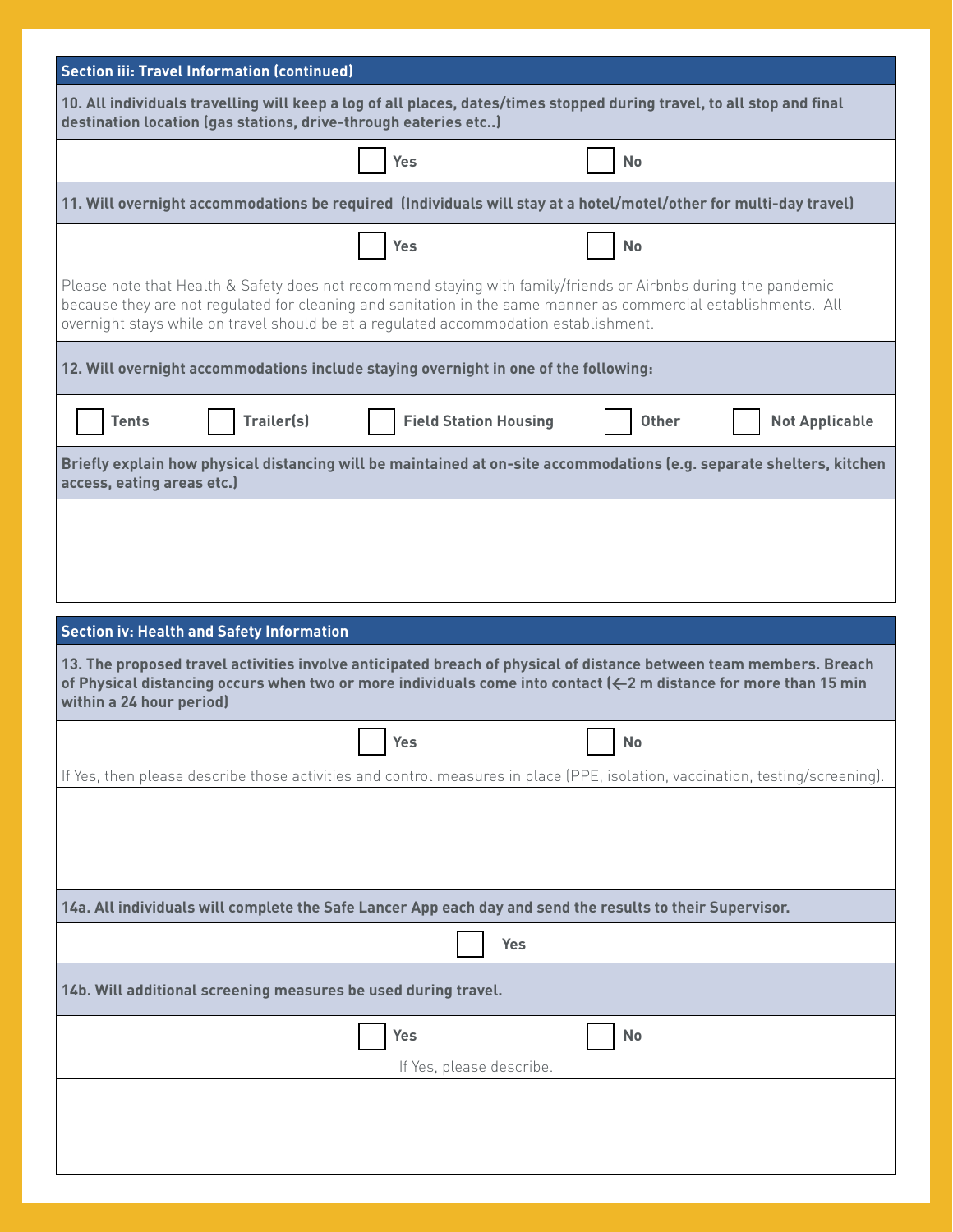| <b>Section iv: Health and Safety Information (continued)</b>                                                                                                   |  |  |  |  |
|----------------------------------------------------------------------------------------------------------------------------------------------------------------|--|--|--|--|
| 15a. All personnel will adopt a notification system with the Supervisor or a designated to indicate date/time of<br>departure and return from travel location. |  |  |  |  |
| Yes                                                                                                                                                            |  |  |  |  |
| 15b. Please specify the contact person and contact information of the Supervisor or Designate.                                                                 |  |  |  |  |
|                                                                                                                                                                |  |  |  |  |
|                                                                                                                                                                |  |  |  |  |
|                                                                                                                                                                |  |  |  |  |
| 16. Teams will consume self packed lunches (for day trips) and keep lunches separated from other team members.                                                 |  |  |  |  |
| <b>Not Applicable</b><br><b>Yes</b><br><b>No</b>                                                                                                               |  |  |  |  |
| 17. The Supervisor has secured permission from land owners, park administrators etc. to access site(s)                                                         |  |  |  |  |
| <b>Yes</b><br><b>No</b><br><b>Not Applicable</b>                                                                                                               |  |  |  |  |
| 18. Individuals have been trained on protocols for the area they will be going prior to travel.                                                                |  |  |  |  |
| <b>Yes</b>                                                                                                                                                     |  |  |  |  |
| 19. Individuals have access to the following communication devices during travel:                                                                              |  |  |  |  |
| <b>Cell Phone</b><br><b>VHF Radio</b><br><b>Satellite Phone</b><br><b>Other</b>                                                                                |  |  |  |  |
| 20. Individual members will use a mask and eye protection as required for all activities.                                                                      |  |  |  |  |
| <b>Yes</b>                                                                                                                                                     |  |  |  |  |
| 21. Individuals will follow hand sanitization protocols before/after entering/exiting vehicles and regularly during travel:                                    |  |  |  |  |
| Yes                                                                                                                                                            |  |  |  |  |